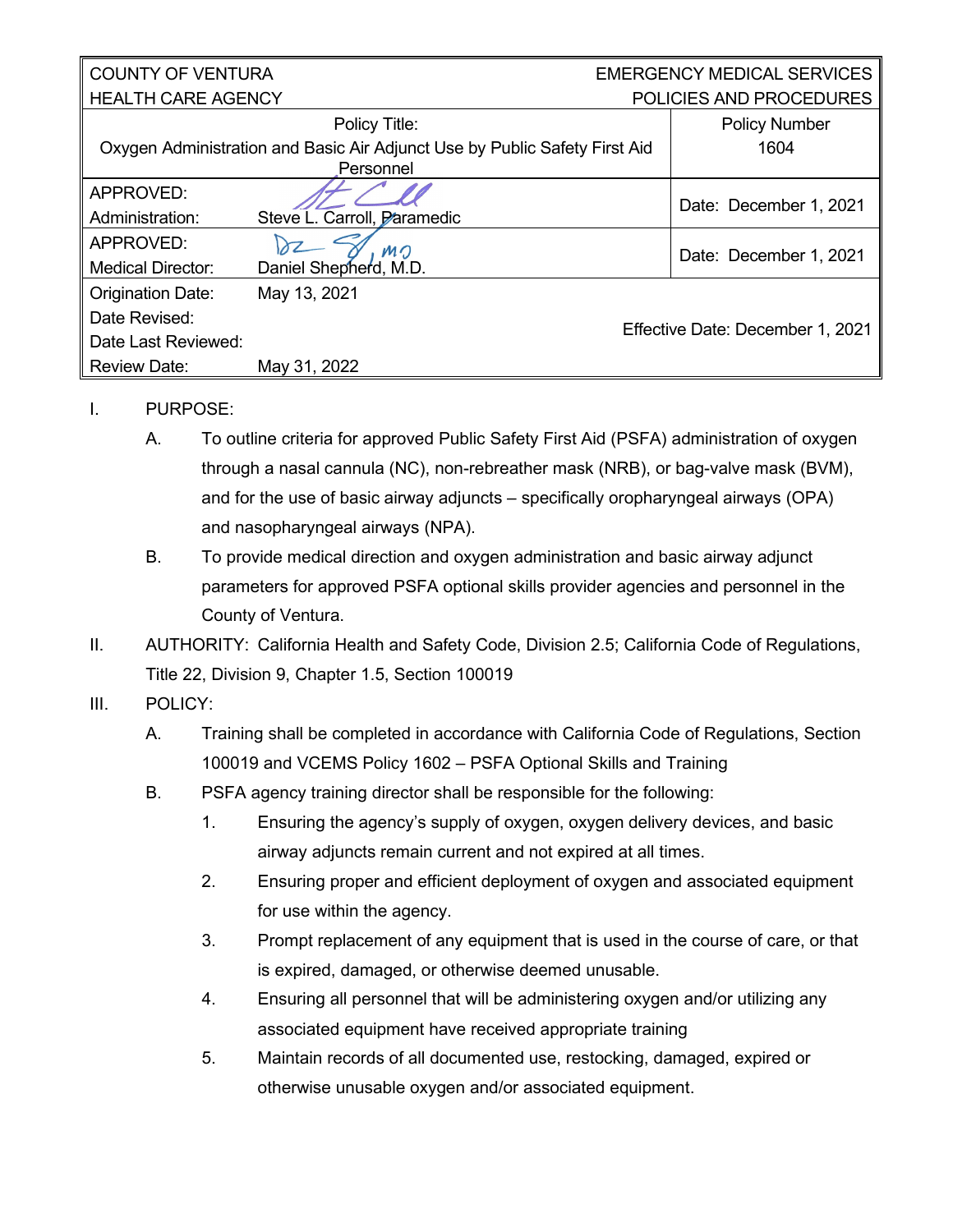## IV. PROCEDURE:

- A. Indications
	- 1. Difficulty breathing or shortness of breath with signs and symptoms of poor oxygenation
	- 2. Unresponsive and not breathing
- B. Contraindications
	- 1. No contraindications
- C. Oxygen Administration
	- 1. Difficulty Breathing or Shortness of Breath
		- a. Ensure EMS has been activated through use of the 911 system
		- b. Use appropriate personal protective equipment (PPE) and maintain body substance isolation precautions
		- c. Assess patient's level of responsiveness
		- d. Ensure patient's airway is patent and assess patient's respiratory rate and effort
		- e. Administer oxygen using nasal cannula or non-rebreather mask as indicated.
		- f. Report administration of oxygen to prehospital personnel for additional assessment and follow-up care, as needed.
		- g. Document administration of oxygen as indicated per PSFA agency policies and procedures.
	- 2. Unresponsive and Not Breathing
		- a. Ensure EMS has been activated through use of the 911 system
		- b. Use appropriate personal protective equipment (PPE) and maintain body substance isolation precautions
		- c. Begin chest compressions
		- d. Obtain an AED
		- e. Ensure patient's airway is patent utilize appropriate basic airway adjunct(s) such as an OPA or NPA as indicated.
		- f. Perform ventilations via BVM with oxygen as indicated.
		- g. Consider causes for current condition, such as opioid overdose anaphylaxis or exposure to nerve agent and treat those conditions per appropriate VCEMS PSFA policies.